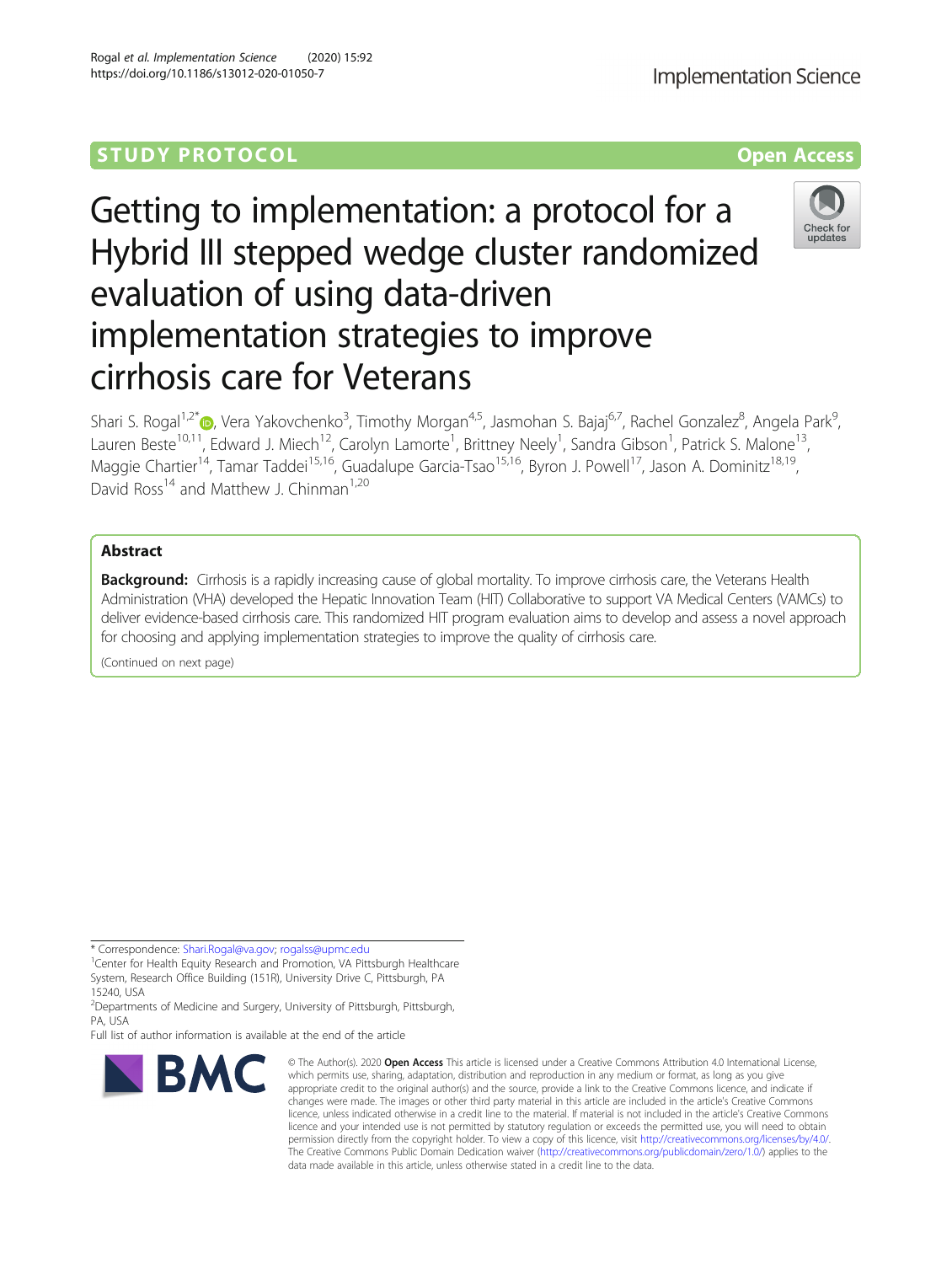## (Continued from previous page)

Methods: Evaluation aims are to (1) empirically determine which combinations of implementation strategies are associated with successful implementation of evidence-based practices (EBPs) for Veterans with cirrhosis, (2) manualize these "datadriven" implementation strategies, and (3) assess the effectiveness of data-driven implementation strategies in increasing cirrhosis EBP uptake. Aim 1 will include an online survey of all VAMCs' use of 73 implementations strategies to improve cirrhosis care, as defined by the Expert Recommendations for Implementing Change taxonomy. Traditional statistical as well as configurational comparative methods will both be employed to determine which combinations of implementation strategies are associated with site-level adherence to EBPs for cirrhosis. In aim 2, semi-structured interviews with highperforming VAMCs will be conducted to operationalize successful implementation strategies for cirrhosis care. These data will be used to inform the creation of a step-by-step guide to tailoring and applying the implementation strategies identified in aim 1. In aim 3, this manualized implementation intervention will be assessed using a hybrid type III stepped-wedge cluster randomized design. This evaluation will be conducted in 12 VAMCs, with four VAMCs crossing from control to intervention every 6 months, in order to assess the effectiveness of using data-driven implementation strategies to improve guidelineconcordant cirrhosis care.

**Discussion:** Successful completion of this innovative evaluation will establish the feasibility of using early evaluation data to inform a manualized, user-friendly implementation intervention for VAMCs with opportunities to improve care. This evaluation will provide implementation support tools that can be applied to enhance the implementation of other evidence-based practices.

Trial registration: This project was registered at ClinicalTrials.Gov ([NCT04178096](https://clinicaltrials.gov/ct2/show/NCT04178096)) on 4/29/20.

Keywords: Liver, Alcohol, Getting-to-outcomes, Liver cancer, Hepatocellular carcinoma, Varices

## Contributions to the literature

- This manuscript describes a novel approach to randomized program evaluation.
- Adaptations were described using a recommended framework.
- This approach could be used by other implementation scientists to develop implementation interventions.

#### Background

Cirrhosis, or irreversible scarring of the liver, affects approximately four million people in the USA and approximately 100,000 Veterans in VHA care [\[1](#page-8-0)–[5](#page-8-0)]. Cirrhosis is the fourth leading and fastest growing cause of death in the USA among those aged 45–64 [[6](#page-8-0)] and is among the three leading causes of excess mortality in the USA [[7](#page-8-0)]. VHA's national Hepatic Innovation Team (HIT) Collaborative was launched in 2015 to support regional interdisciplinary teams to improve liver care  $[8-10]$  $[8-10]$  $[8-10]$  $[8-10]$ . After successfully implementing a hepatitis C viral elimination program [\[11](#page-8-0), [12](#page-9-0)], the HIT Collaborative in 2019 added a focus to improve cirrhosis care. Specifically, the HIT Collaborative has focused on two evidence-based practices (EBPs): radiologic surveillance for hepatocellular carcinoma (HCC) and endoscopic surveillance for and treatment of esophageal varices (large veins in the esophagus at high risk for bleeding complications) [\[13](#page-9-0)–[18](#page-9-0)].

As the HIT Collaborative was developed, an embedded evaluation team was established. Using an annual 73 item survey of implementation strategies, grounded in the Expert Recommendations for Implementing Change (ERIC) implementation strategy nomenclature, the evaluation team identified a small subset of implementation strategies associated with increased hepatitis C treatment [\[9](#page-8-0), [10,](#page-8-0) [19](#page-9-0)–[21\]](#page-9-0). As the HIT Collaborative pivots towards a focus on cirrhosis care, the evaluation team will expand upon this work using similar implementation strategy surveys, this time tailored to cirrhosis efforts, to develop and then test an implementation intervention. This novel approach to implementation strategy selection will directly address a persistent challenge in implementation science: how to select, tailor, and assess implementation strategies [\[22](#page-9-0)–[24\]](#page-9-0).

Several recommended methods to select and tailor implementation strategies have been proposed. These include concept mapping, implementation mapping, conjoint analysis, and group model building, amongst others [[22](#page-9-0)–[25](#page-9-0)]. While these methods can be used to match implementation strategies to barriers and facilitators, they require specialized knowledge, skills, and software. In contrast, what has not yet been explored is an adaptation of the implementation strategy bundle called Getting To Outcomes (GTO), which was specifically designed to be accessible for practitioners. GTO is a guided, manualized approach that was designed to help community organizations plan, implement, and evaluate evidence-based, often multicomponent interventions, to address a variety of problems such as substance use and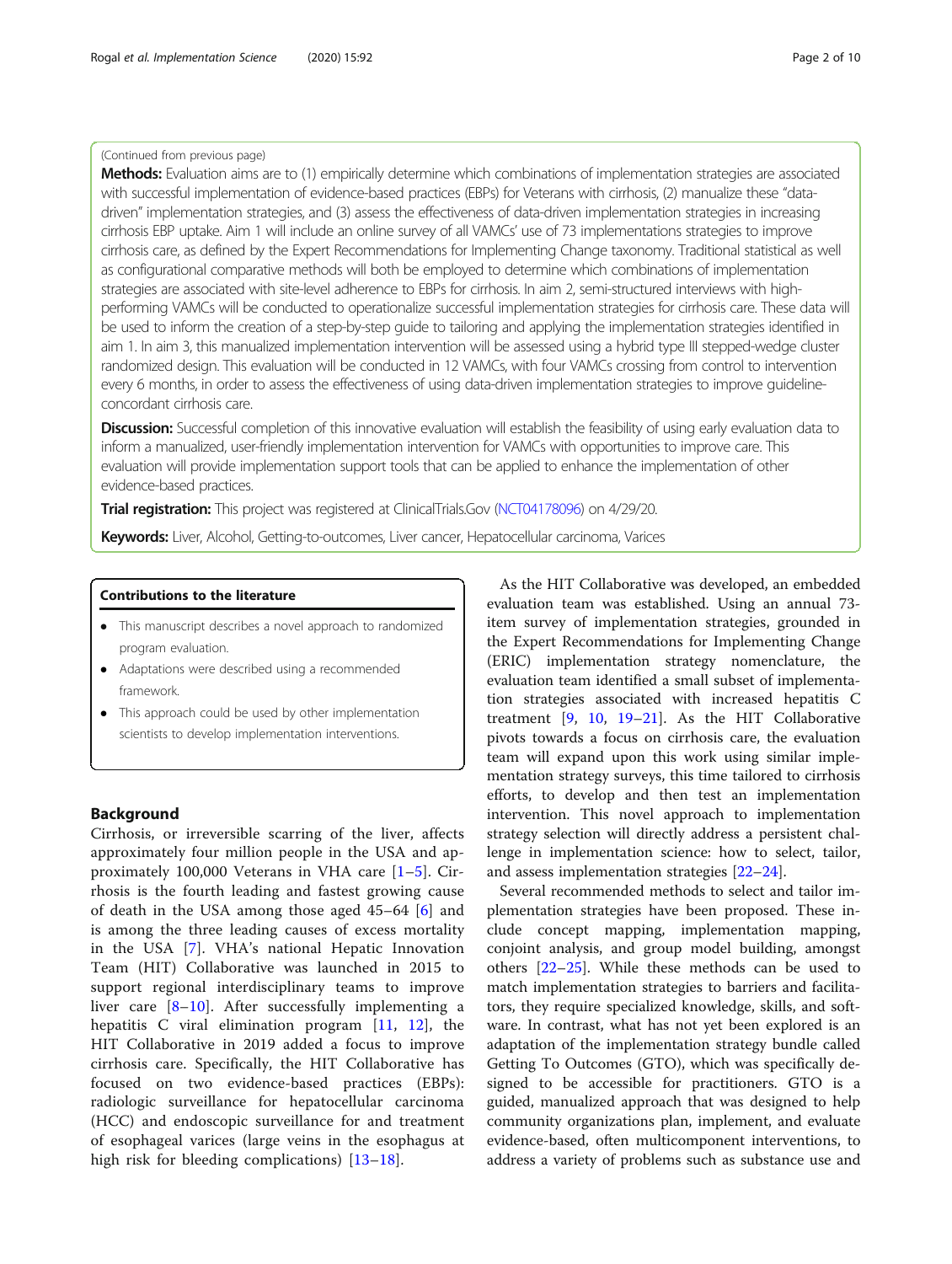homelessness in Veterans and teen pregnancy in community clinics [\[26](#page-9-0)–[32\]](#page-9-0). GTO is stakeholder-driven, collaborative, and easily understood. Organized as 10 selfexplanatory steps (e.g., goal setting, planning, evaluation, quality improvement), GTO employs strategies such as facilitation, written tools that structure decision-making across the 10 steps, and audit and feedback of evaluation data. GTO is evidence-based. In multiple randomized trials, organizations that used GTO were able to implement programs with higher fidelity and achieve better outcomes [[26](#page-9-0)–[32](#page-9-0)]. The hypothesis of this evaluation is that the infrastructure of the GTO approach could be adapted to help teams in healthcare settings choose implementation strategies. This program evaluation will use data from implementation strategy surveys to populate a generic adaptation of GTO that we have termed Getting To Implementation (GTI).

This mixed-methods program evaluation will empirically test the approach of using formative evaluation data about implementation strategies to develop a manualized implementation intervention. Specific evaluation aims are to (1) empirically determine which combinations of implementation strategies are associated with the successful implementation of EBPs for Veterans with cirrhosis, (2) operationalize the data-driven implementation strategies from aim 1 into a manualized intervention using the scaffolding of GTO, and (3) assess the effectiveness of using data-driven implementation strategies from aim 2 to increase cirrhosis EBP uptake in a hybrid type III stepped-wedge cluster randomized trial.

## Methods

Measures, procedures, and analyses by study aim Aim 1: empirically determine which combinations of implementation strategies are associated with the successful implementation of EBPs for Veterans with cirrhosis

Study population and sampling strategy We will aim to survey one key informant per VA facility. Key informants may include providers, administrators, leaders, and staff with varying degrees of affiliation with the HIT Collaborative [[33\]](#page-9-0). In past iterations of the ERIC survey, we have had high interrater reliability when more than one respondent completes the survey from a facility (IRR =  $0.7$ ) [\[10\]](#page-8-0). The survey instructions ask respondents to forward the survey of implementation strategies to whomever is best able to answer and to seek information from other potential informants as needed. We will email potential participants twice as a group and once individually, following a modified Dillman approach, as per our prior work in this area [[34](#page-9-0)].

Independent variables Using input from the ERIC team, hepatologists, and a psychometrician, the HIT Collaborative Evaluation Team developed a 73-item implementation strategy survey for hepatitis C virus treatment [[9,](#page-8-0) [10\]](#page-8-0) that we then adapted for the cirrhosis initiative. The revised survey asks a key informant at each VA facility to report on whether each of the 73 implementation strategies was used to improve cirrhosis care in the last fiscal year (yes/no) and, if so, whether the use of the strategy could be attributed to HIT Collaborative support (e.g., the HIT leadership developed a national Advanced Liver Disease Dashboard).

Dependent variables The primary dependent variable for aim 1 will be a facility-level composite score of performance across two cirrhosis EBPs or "guideline-concordant cirrhosis care." The first EBP is the use of abdominal imaging (e.g., ultrasound or CT scans) every 6 months to screen for HCC. The second EBP is the use of endoscopy to screen for esophageal varices at least once every 3 years, or the use of medication to manage varices. These evidence-based, cost-effective practices are the focus of the HIT Collaborative and require abdominal imaging twice a year and an endoscopy at least every 3 years or pharmacologic management of varices [[13](#page-9-0)–[18](#page-9-0)]. Clinical outcomes at the patient- and facilitylevel will be obtained from the national Advanced Liver Disease Dashboard, which uses data from the VA's Corporate Data Warehouse (CDW) to identify Veterans with cirrhosis and to track interventions (e.g., abdominal imaging, endoscopy, and pharmacologic management of varices).

Covariates The covariates target various organizational characteristics that may impact cirrhosis care (Table [1](#page-3-0)). Facility complexity is categorized in VA across five levels (1a, 1b, 1c, 2, and 3), using an algorithm that includes patient volume and risk, breadth of available specialists and services, and the extent of research activities [\[35](#page-9-0)]. To capture facility resources, we will use survey data collected by the Healthcare Analysis and Information Group about the availability of on-site services for HCC diagnosis and treatment, endoscopy, and hepatology specialty care [\[36](#page-9-0)]. We will also collect CDW patient-level data to assess facility case mix, including model for endstage liver disease (MELD) scores, which estimate mortality for patients with cirrhosis [\[37](#page-9-0), [38](#page-9-0)]; comorbidity data aggregated into Charlson comorbidity scores [[39](#page-9-0), [40\]](#page-9-0); and demographic characteristics (e.g., age, sex, race, ethnicity, rurality). The influence of the HIT Collaborative Leadership Team in facilitating site strategy choice will be operationalized as the percent of strategies attributed to the Collaborative using the ERIC strategy survey. Finally, we will ask key informants to complete the 23-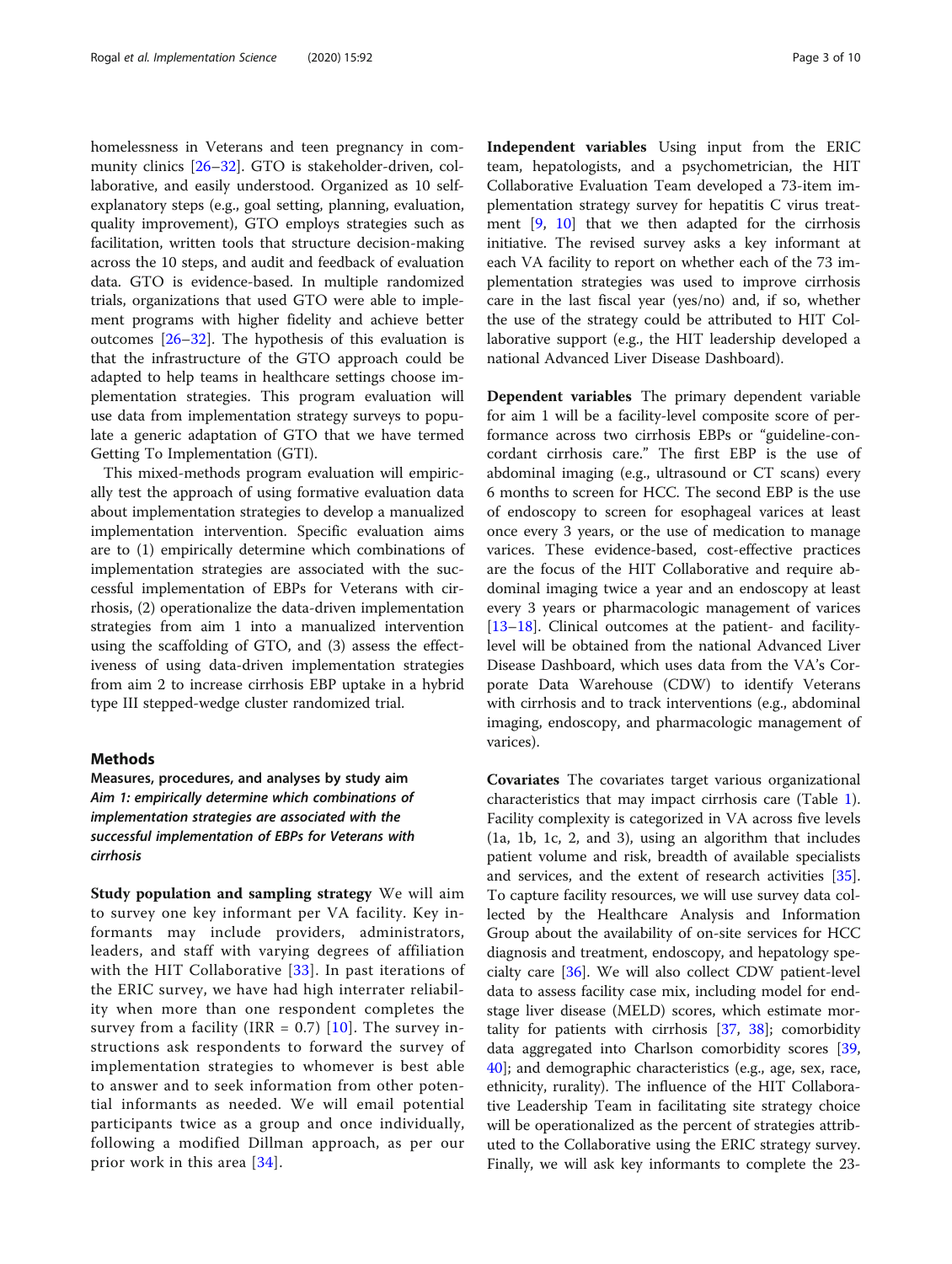| Data element             | <b>Definition</b>                                                                                                 |  |
|--------------------------|-------------------------------------------------------------------------------------------------------------------|--|
| Provider characteristics | Demographics, training (physician, Advanced Practice Provider, pharmacy provider, nurse, other)                   |  |
| Workload                 | Ratio of (# patients with cirrhosis) : (# of full-time staff) for each site                                       |  |
| Patient case-mix         | Average MELD score, Charlson comorbidity score, demographic characteristics                                       |  |
| Site complexity          | l evels 1a to 3                                                                                                   |  |
| Access to care           | HCC diagnostic and treatment services, endoscopy, and hepatology specialty care (on-vs. off-site vs. unavailable) |  |
| HIT engagement           | Number of HIT Collaborative activities attended in the last fiscal year                                           |  |
| HIT influence            | % Strategies impacted by the HIT Collaborative                                                                    |  |
| Organizational factors   | Staff culture, leadership culture, behavior and feedback, opinion leaders, resources                              |  |

<span id="page-3-0"></span>Table 1 Covariate descriptions

item Organizational Readiness to Change Assessment (ORCA) context scale to assess organizational readiness to implement evidence-based changes [\[41\]](#page-9-0).

Aim 1 analysis We will first use correlational methods (e.g., Spearman's rank tests) to identify significant, independent associations between individual strategies and the continuous outcome of site-level guidelineconcordant care. We will then complement these findings with Configurational Comparative Methods (CCMs), which will identify combinations of implementation strategies that distinguish high- and lowperforming sites. CCMs use applied set theory and Boolean algebra to identify multifactorial causality (i.e., when several conditions must be jointly present for an outcome to appear) and equifinality (i.e., when multiple pathways lead to the same outcome) [[42](#page-9-0)–[44](#page-9-0)]. In prior published work, we have successfully applied CCMs to ERIC survey implementation strategy data [\[21](#page-9-0)]. To complement our CCMs findings, we will also use multivariable regression models in a separate analysis to explore whether the covariates in Table 1 moderate the relationships between implementation strategies and site-level EBP uptake. Models will include the primary outcome of guideline-concordant care, implementation strategies identified through CCMs, and site-level covariates [\[45](#page-9-0)]. We will include the covariates as independent variables and model the interactions between covariates and implementation strategies. These assessments will allow us to explore implementation mechanisms and choose which implementation strategy bundles, identified through CCMs, work well across sites with varying team, patient, and organizational characteristics (e.g., sites of varying complexity) [\[46](#page-9-0)].

Anticipated outcomes After completing aim 1, we will have identified facility-level implementation strategies and combinations of strategies associated with guidelineconcordant cirrhosis care.

Aim 2: operationalize data-driven implementation strategies into a manualized intervention using the scaffolding of GTO We reviewed several candidate approaches in considering how to manualize the implementation strategies into an intervention, and guide facilities to select and tailor implementation strategies (if more than one successful pathway is identified). Ultimately, we chose to adapt GTO for this purpose because GTO is a stakeholder-engaged process that is supported by light-touch facilitation. Moreover, many of the "evidence-based" implementation strategies that we have identified in similar projects are inherent to GTO (Table [2](#page-4-0)). These include providing facilitation, designating implementation leaders, site visits, developing an implementation blueprint, developing an interdisciplinary clinical team, and sharing lessons learned, audit and feedback, quality monitoring and adjusting practices accordingly, and tailoring while maintaining fidelity [[21](#page-9-0), [47](#page-9-0)]. We anticipate that aim 1 may identify strategies that are not inherent to GTO. If this is the case, these strategies can be chosen and tailored by facilities using the GTO process (i.e., step 3).

Developing Getting-To-Implementation (GTI) GTO is a 10-step approach that guides organizations through the process of choosing, implementing, evaluating, and improving an EBP or intervention. Each step represents a set of activities known to be important for successfully conducting an EBP, such as determining needs; setting goals; choosing, planning, and evaluating EBPs; conducting quality improvement; and ensuring sustainability. The GTO steps are a generic approach that has been applied to many content domains and settings. For example, Boys and Girls Clubs have used GTO to choose and adapt drug prevention and teen pregnancy programs to their context  $[26-28, 31]$  $[26-28, 31]$  $[26-28, 31]$  $[26-28, 31]$  $[26-28, 31]$  $[26-28, 31]$ . VA case managers used GTO to better implement evidence-based substance abuse treatment among Veterans who were formerly homeless [[30,](#page-9-0) [32](#page-9-0)]. However, GTO has not been used to help healthcare settings to select and tailor implementation strategies to improve healthcare and healthcare outcomes.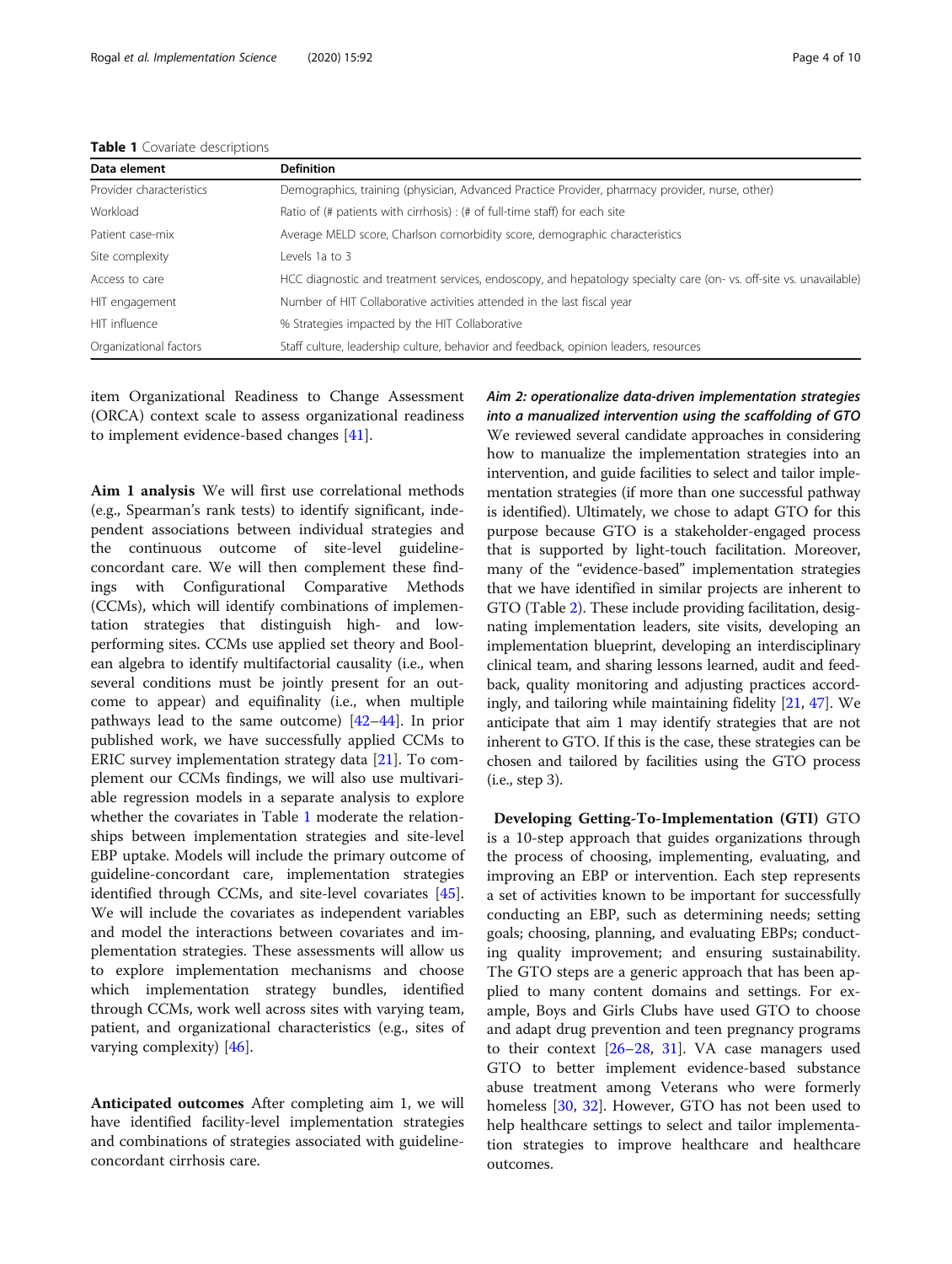#### <span id="page-4-0"></span>Table 2 Mapping GTO to the anticipated steps of GTI

| GTO steps                                                                                           | GTI steps                                                                              | Core-embedded implementation<br>strategies                                                                                          |
|-----------------------------------------------------------------------------------------------------|----------------------------------------------------------------------------------------|-------------------------------------------------------------------------------------------------------------------------------------|
| 1. Problem identification<br>2. Identify goals and desired outcomes                                 | 1. Identify gaps and goals<br>2. Assess facilitators and barriers to<br>implementation | • Develop an interdisciplinary team<br>• Designate implementation leaders<br>• Engage leadership<br>• Conduct consensus discussions |
| 3. Find existing programs or best practices worth<br>adopting                                       | 3. Choose implementation strategies                                                    | • Identify barriers and facilitators                                                                                                |
| 4. Modify the program or practices to fit your needs<br>5. Assess capacity to implement the program | 4. Adapt strategies and address readiness                                              | • Tailor strategies                                                                                                                 |
| 6. Make a plan for getting started                                                                  | 5. Plan implementation                                                                 | • Develop an implementation blueprint                                                                                               |
| 7. Track planning and implementation<br>8. Evaluate the program's success                           | 6. Implement and evaluate                                                              | • Use data to inform implementation<br>changes<br>• Audit and feedback                                                              |
| 9. Continuous quality improvement                                                                   | 7. Improve implementation                                                              | • Use data warehousing<br>• Develop quality monitoring systems<br>• Conduct small tests of change<br>• Share lessons learned        |
| 10. Sustainment                                                                                     | 8. Sustain implementation                                                              | • Identify champions                                                                                                                |

Therefore, we will adapt GTO, creating "Getting-To-Implementation" (GTI), with the goal of helping VA facilities develop and roll-out implementation strategies unique to their needs. Using the Framework for Reporting Adaptions and Modifications-Expanded (FRAME), we will track modifications and adaptations in context, content, training, and evaluation. Decisions about adaptations will be made pre-implementation, proactively, and in collaboration with the study team (including GTO developers), healthcare system leaders, systems engineering experts, and subject matter experts. We anticipate that these adaptations will demonstrate both fidelity to and consistency with the core elements of GTO, as defined by developers and the literature. The goal of these adaptations is to improve the fit with recipients/problem and increase the feasibility/satisfaction (via shortening the manual and simplifying the process). Anticipated modifications to the context, content, training, and evaluation programs are summarized in Table 3.

Table 3 Anticipated adaptations to Getting To Outcomes (GTO)

| <b>FRAME specifications GTO</b> |                                                                                                                                                                | GTI                                                                                                                                                                              |
|---------------------------------|----------------------------------------------------------------------------------------------------------------------------------------------------------------|----------------------------------------------------------------------------------------------------------------------------------------------------------------------------------|
| Context                         |                                                                                                                                                                |                                                                                                                                                                                  |
| Setting                         | Community organizations                                                                                                                                        | Healthcare settings                                                                                                                                                              |
| Personnel                       | Community workers/organizers                                                                                                                                   | Healthcare workers and leaders                                                                                                                                                   |
| Population                      | At-risk populations in community                                                                                                                               | Patients not receiving evidence-based care                                                                                                                                       |
| Format                          | Manual with tools and extensive resources                                                                                                                      | Shorter manual with more narrow focus on implementation strategies                                                                                                               |
| Content                         |                                                                                                                                                                |                                                                                                                                                                                  |
| Substitution                    | Evidence-based intervention                                                                                                                                    | Implementation strategy bundle                                                                                                                                                   |
| Tailoring                       | Designed to help community organizations<br>choose interventions and apply them in their<br>setting                                                            | Designed to help clinicians choose implementation strategies to increase<br>adherence to evidence-based practices-examples tailored based on the<br>clinical setting and problem |
| Packaging                       | Manual with tools and extensive resources                                                                                                                      | Shorter manual with more narrow focus on implementation strategies                                                                                                               |
| Spreading                       | Problem identification                                                                                                                                         | Divided into two steps: (1) identifying the gaps in care and goals; (2)<br>identifying implementation barriers and facilitators                                                  |
| Condensing                      | Evaluation of intervention and implementation<br>(separate steps)<br>Modifying the program or practice and assessing<br>capacity to implement (separate steps) | Condensed into one evaluation step                                                                                                                                               |
| Training/evaluating             |                                                                                                                                                                |                                                                                                                                                                                  |
| Training                        | Staff with no prior experience in program<br>management are trained over a week                                                                                | Experienced facilitators will be trained in two 3-h sessions                                                                                                                     |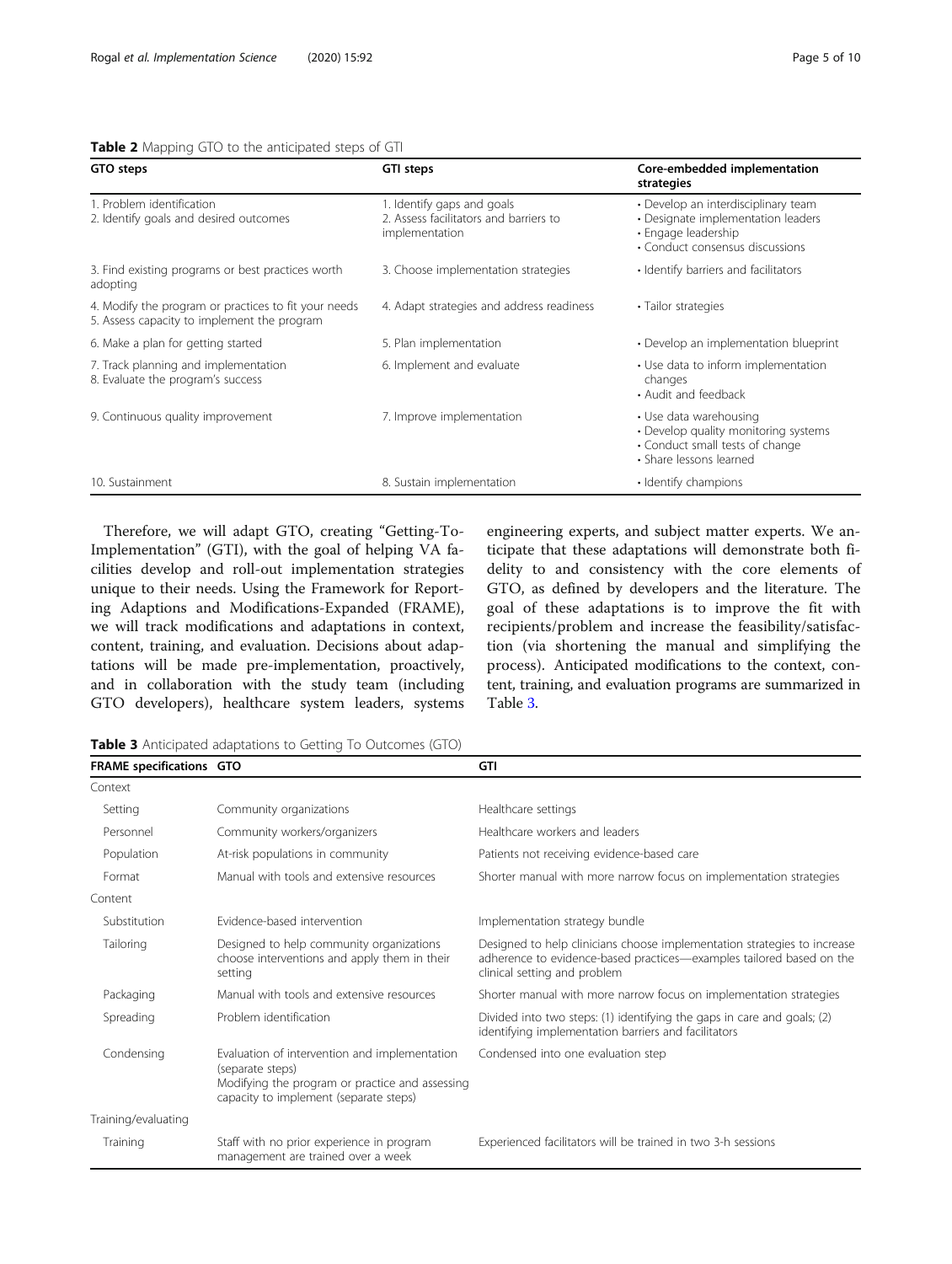Tailoring generic GTI to embed successful implementation strategies for cirrhosis care After making consensus adaptations to GTO, the manual will be tailored to incorporate the data-driven strategies identified in aim 1 and operationalized using semi-structured interviews with high-performing cirrhosis sites.

Data sources CCM analyses of ERIC survey data will be employed to define combinations of successful strategies that lead to high uptake of EBPs for cirrhosis. To operationalize the implementation strategy bundle that emerges from aim 1, the evaluation team will conduct one-time, 60-min, semi-structured qualitative interviews of key informants from 12 high-performing VAMCs, defined below.

Measures and data collection To be selected, VAMCs must be in the highest quartile of guidelineconcordant cirrhosis care at the end of FY19. The interview guide will follow Proctor et al.'s suggested domains for specifying an implementation strategy, including actor, action, target of the action, temporality, dose, implementation outcome, and justification [\[48\]](#page-9-0). These interviews will be recorded, transcribed, and coded, using a matrix to specify the aspects of each implementation strategy in each site. We anticipate that there may be form-related strategy details that vary by facility, but that the functions will be consistent.

Finalizing GTI We will draw upon the data from the ERIC surveys (aim 1) as well as the qualitative interviews when specifying the implementation strategies to embed into and present within GTI. There are several implementation strategies that are inherent to GTO, including developing a team, setting goals, and using continuous quality improvement methods. We anticipate that we will identify evidence-based strategies through aim 1 that are not inherent to GTO (e.g., using a clinical reminder for providers in the electronic medical record). GTI can guide facilities to tailor and apply such strategies, using specific information from the interviews. A GTI Fidelity Tracking Tool will be developed based on the final GTI manual and recommended implementation strategies, including a checklist for the components of each step and strategy. GTI will be the scaffolding for manualizing this user-friendly implementation strategy bundle.

Anticipated outcomes of aim 2 At the completion of aim 2, GTO will be adapted to a generic version of GTI designed to help clinicians in healthcare settings systematically choose and tailor implementation strategies with minimal support. GTI will then be tailored for cirrhosis providers and clinics in VA using the data from aim 1 and semi-structured interviews with healthcare teams.

## Aim 3: assess the effectiveness of using data-driven implementation strategies to increase cirrhosis EBP uptake in a hybrid type III stepped wedge cluster randomized trial We will test the newly developed GTI manual/process with embedded data-driven implementation strategies in

a stepped-wedge cluster randomized trial, with the goal of improving guideline-concordant cirrhosis care. The unit of analysis for the clinical outcomes will be patients, adjusted for clustering within VAMCs.

Site selection and randomization We will invite leaders from VAMCs in the lowest quartile of guidelineconcordant care to participate in the trial. Block/set randomization will occur at the facility level, accounting for volume, complexity, and availability of on-site specialty care via a random number generator. Randomization will be completed by a member of our quantitative team. Veterans will be assigned to the facility in which they receive their primary care at the time of randomization. Implementation will be conducted in three steps over a 2-year period, with four facilities crossing from control to intervention every 6 months until 12 sites are exposed to the intervention (Fig. [1\)](#page-6-0).

Implementation intervention Three external "lighttouch" facilitators and two evaluation team members will be trained in GTI. The facilitators are actively practicing clinicians and leaders of the HIT Learning Collaborative who have engaged in prior training in facilitation, systems engineering, data management, and cirrhosis management. The evaluators are social workers with training in implementation science and evaluation. Local VAMC leadership will identify a local champion and potential members of the implementation team. The assigned facilitation and evaluation team member will meet with this local implementation team biweekly, guiding them through the GTI steps and tools to help them with goal setting, choosing and applying implementation strategies, and evaluating and tailoring strategies as needed.

Measures The local implementation team will work with the facilitation and evaluation team members to identify and specify implementation strategies already in use at baseline. The evaluation team member will catalogue all old and new strategies using strategy specification guidelines [\[48](#page-9-0)], the timing and completion of GTI steps, facility engagement, and feedback about the GTI process itself. The evaluation team members will also assist the facilitators in tracking their activities and time, using a standardized form, including date, type, mode, length, staff present, and activities, allowing us to estimate staff time and ultimately the cost of the implementation activities. Fidelity to the GTI process will be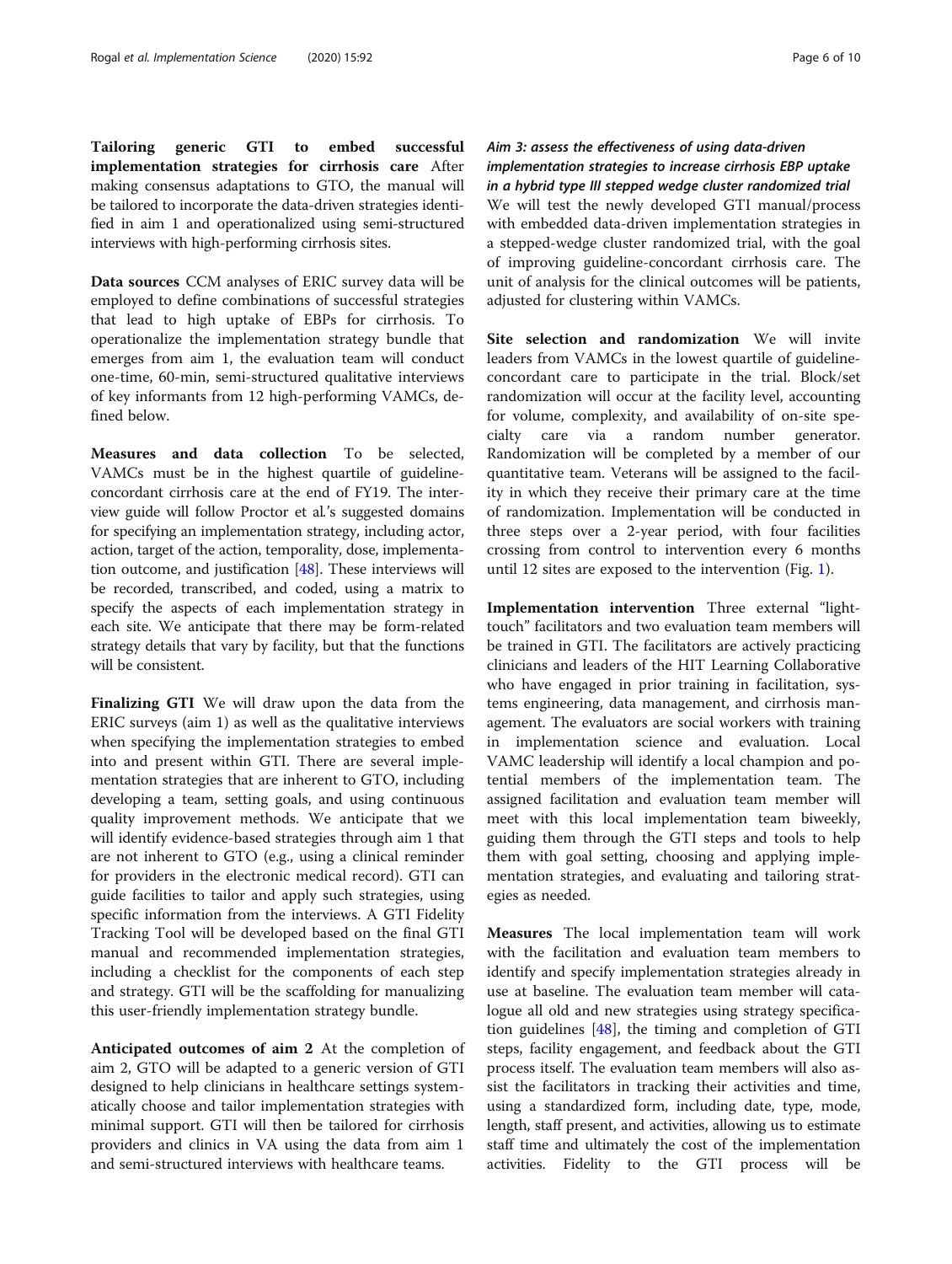<span id="page-6-0"></span>

conceptualized as the degree to which VAMCs (1) complete all GTI tools, (2) engage in scheduled meetings with the facilitation and evaluation team, (3) stay within 1 month of the timeline for each step, (4) attend training, and (5) use the implementation strategy as described in the manual. These data will be collected through the biweekly calls and semi-structured interviews prior to and at the completion of the 6-month program. The GTI Fidelity Tracking Tool will be used to catalogue the fidelity data and create a fidelity score for each GTI step and each chosen implementation strategy. Feasibility and acceptability will be assessed during the post-intervention interviews with participants.

Outcomes The primary implementation outcome for this Hybrid III trial is guideline-concordant cirrhosis care. Outcomes were defined using the RE-AIM evaluation framework, which posits that EBPs and interventions can only genuinely impact the population at-large when they Reach the target population and are Effective in improving clinical outcomes, Adopted by users, Imple-mented with fidelity, as well as Maintained [\[49](#page-9-0)]. We will collect patient- and facility-level clinical outcomes quarterly. The primary Reach clinical outcome will be patient-level receipt of guideline-concordant care. Other outcomes include site-level Adoption of EBPs, Implementation (proportion of patients receiving EBPs as recommended), and Maintenance (guideline-concordant care 6-months post-intervention). Secondary clinical effectiveness outcomes will include death and episodes of variceal bleeding. We will also assess feasibility and acceptability of GTI using post-intervention interviews with the participants and facilitators. Tracking facilitation over time will allow us to explore the costs of these activities.

Aim 3 analysis We will use linear mixed models (multilevel models) to assess the impact of the implementation intervention on the primary outcome of patient-level guideline-concordant care, controlling for patient and facility characteristics (Table [1\)](#page-3-0) and calendar time (i.e., secular trends). We will model the individual as the level 1 unit of measurement, time as the level 2 unit, and site as the level 3 unit. Level 1 predictors are patient-level covariates; level 2 predictors are exposure to intervention (a variable which changes for a given site from 0 to 1 as that site receives the intervention) and an index for time; and level 3 predictors are site-level covariates. Following established methods, random intercepts in the outcome by site will model the intra-class correlation for individuals within site, and a fixed effect of time will allow for secular trends across the measurement period [[50\]](#page-9-0). The study is powered to assess our primary implementation outcome of guideline-concordant care ("Reach"), a continuous outcome scored from the Item Response Theory-based modeling of patient-level guideline-concordant care (see [Power\)](#page-7-0). We will similarly assess Effectiveness and Maintenance as patient-level outcomes by intervention status, with Maintenance measured at 6 months post-intervention. Adoption and Implementation will be operationalized as facility-level outcomes, which we will model using aggregated patient-level covariates. The clinical effectiveness outcomes of patient survival and bleeding will be assessed in secondary analyses using linear mixed models.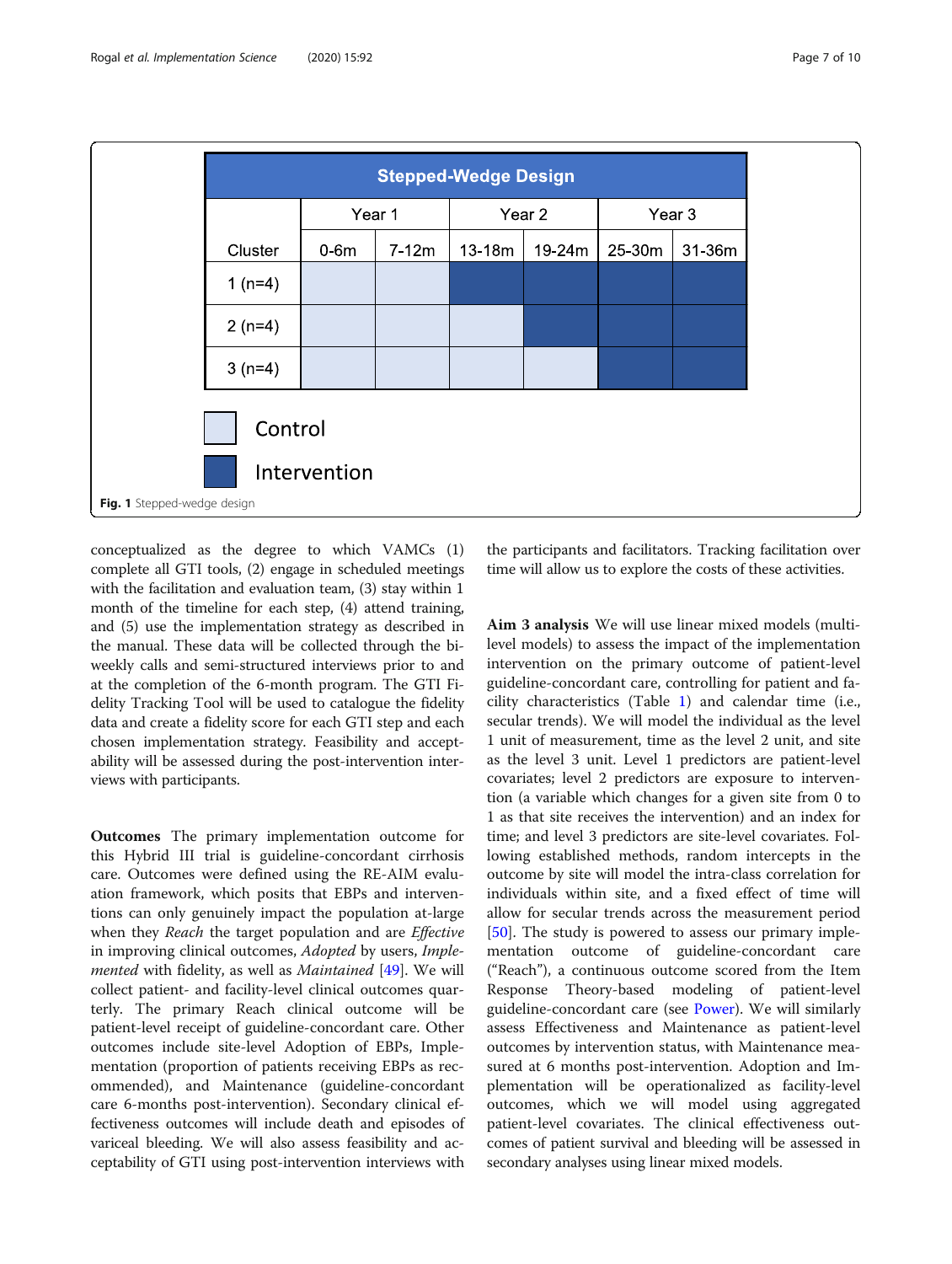<span id="page-7-0"></span>Anticipated outcomes from aim 3 We anticipate that we will be able to assess the effectiveness of using datadriven strategies in the GTI scaffolding to improve cirrhosis care. These data will also allow us to further adapt GTI to increase acceptability and feasibility.

## Power

Aim 1 proposes to use CCMs to define implementation strategy bundles used by high-performing sites. Power calculations are not commensurate with CCMs, given that this is an approach based in Boolean algebra (not linear algebra) as well as a "regularity" model of causality (not an "interventionist" model) [\[51](#page-9-0)]. Aim 2 is qualitative, and the sample size of 12 facilities was based on general guidance for qualitative inquiry [\[52](#page-9-0)]. For the stepped-wedge trial in aim 3, we used simulation models to calculate power. Assuming an intraclass correlation coefficient = 0.1 and a typical per-site sample of  $n = 400$ (based on preliminary data), simulations indicate 80% power to detect an effect size (Cohen's  $d$ ) = 0.05, considered to be very small, in the primary implementation outcome: Reach of guideline-concordant cirrhosis care.

## **Discussion**

Cirrhosis is a complex, common and chronic condition associated with significant morbidity and mortality. Inconsistent care for patients' cirrhosis contributes to increased healthcare costs and poor clinical outcomes. We anticipate that successful completion of this randomized program evaluation will allow us to develop and test a manualized implementation intervention to support VA providers in improving cirrhosis preventative care, and subsequently decreasing hospitalizations and mortality, and improving quality of life. The national HIT Collaborative will provide an infrastructure through which to disseminate the GTI manualized implementation intervention. Thus, these findings will have direct implications for the efficiency and effectiveness for cirrhosis care beyond the 12 VAMCs directly involved in the intervention.

The results of this evaluation may likewise have applications beyond cirrhosis care, such as improving care for patients with cancer or heart failure. Population-based approaches to healthcare are growing and are highly amenable to team-based quality improvement. The Learning Healthcare System and the nationalized healthcare model represented by VHA provide an optimal setting for implementing best practices.

GTO is an implementation support intervention with written guides and support, which has been used in multiple trials to help community organizations choose and run programs with higher fidelity and yield better outcomes [[28](#page-9-0), [29](#page-9-0)]. Up to now, GTO has not been used to help healthcare settings select and implement their own implementation strategies to support EBPs. Adapting

GTO to this existing need by using data from the ERIC survey to develop, implement, and test data-driven implementation interventions will be a "deliverable" of this project. Thus, this evaluation will assess whether the ERIC survey can be used to develop, implement, and test data-driven implementation interventions and future work will further identify implementation strategies that can be offered through GTI.

Through this process, we will develop a templated GTI approach that can be used to help healthcare settings choose and tailor implementation strategies to address local implementation barriers. Because GTI will be designed to be simple and light-touch, it can be used to address care in an efficient, cost-effective manner that can be applied with minimal assistance from facilitators. The facilitation support for GTI will be limited to biweekly meetings, carefully tracked and supported with standard slide decks, making GTI more scaleable and lighter touch than traditional facilitation. Considering COVID-related changes in the processes of care, novel and nimble systems are needed. This evaluation can potentially help to address the long-standing challenge in implementation concerning how to use a systemic approach when selecting and tailoring evidence-based implementation strategies.

## Potential obstacles and solutions

We will address several potential challenges through our study design. Administrative data are inherently limited by missing data and use of imperfect ICD codes. The evaluation team will use established, validated definitions and have statistical expertise to manage missing data. While we fully expect to identify bundles of implementation strategies using the CCMs approach we have successfully applied in prior published work, it is at least theoretically possible that we do not find any combinations that link to outcomes, or that model ambiguity precludes the unequivocal identification of particular "successful bundles." Although unlikely, if this were to occur, we would then use the data from the semistructured interviews as well as the existing implementation strategy literature to tailor GTI to address cirrhosis care. Recruiting facilities for time-consuming interventions can be challenging, but we anticipate that the adaptations we make to GTO will make it an appealing, user-friendly process that will increase acceptability. Additionally, the facilitators will be leaders from the national learning collaborative who are familiar with providers at many of the VAMCs through their prior work.

## Trial status

This evaluation was funded as a VA Quality Enhancement Research Initiative (QUERI) Partnered Evaluation Initiative October 2019, with co-funding by the QUERI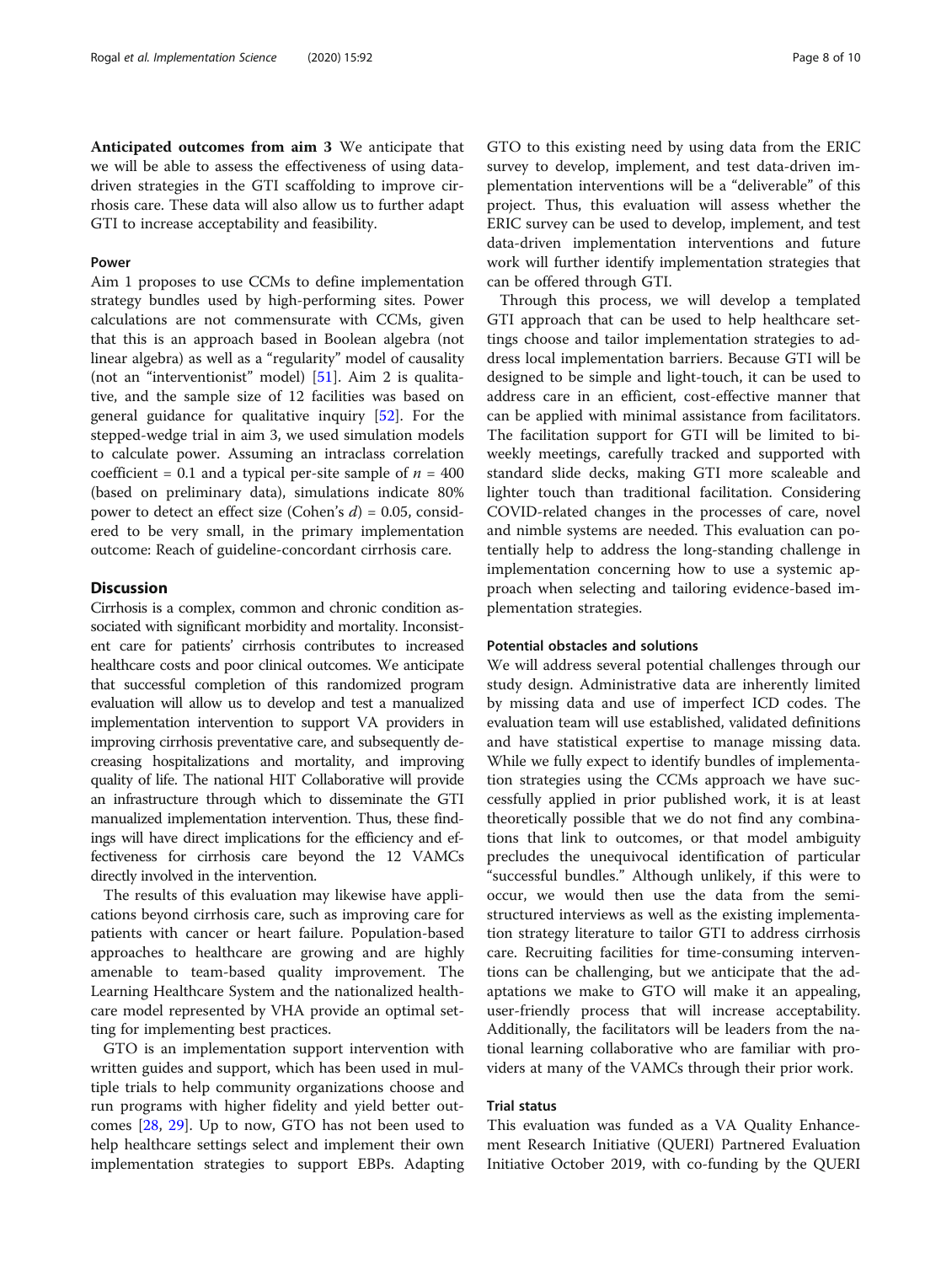<span id="page-8-0"></span>and VA's HIV, Hepatitis and Related Conditions Program Office (HHRC). The evaluation team has to date conducted the ERIC surveys as planned at the end of FY19, with 101 responses from 130 facilities (78%). Preliminary analyses of the implementation strategies determined the bundles of implementation strategies associated with success. Interviews were conducted with high-performing VAMCs in May 2020. The evaluation team has conducted ongoing meetings with the national VA operational partner, HHRC, ensuring that the evaluation continues to align with operation priorities in light of the ongoing pandemic. The implementation evaluation activities have been designated by HHRC as nonresearch quality improvement activities per regulations outlined in VHA Program Guide 1200.21. All data will be stored following the typical VA guidelines and procedures. Development of GTI will be completed by October 2020, with plans to recruit VAMCs with ongoing opportunities for cirrhosis quality improvement at that time. The stepped-wedge trial is scheduled to occur over 18 months (October 2020 to April 2022) with follow-up until September 2022.

#### Abbreviations

CHERP: Center for Health Equity Research and Promotion; ERIC: Expert Recommendations for Implementing Change; HHRC: HIV, Hepatitis, and Related Conditions Program Office; HIT: Hepatic Innovation Team; GTO: Getting To Outcomes; GTI: Getting To Implementation; VAMC: Veterans Affairs Medical Centers; VHA: Veterans Healthcare Administration

#### Acknowledgements

We thank the Hepatic Innovation Team Collaborative members and leadership team, particularly Michael Sidorovic, Dawn Scott, Heather McCurdy, Emily Comstock, and Kristen Gallagher and the other members of the HHRC team, including Lorenzo McFarland and Shawn Green. The contents of this article are the views of the authors alone and do not represent the views of the Department of Veterans Affairs or the United States Government.

#### Authors' contributions

All authors contributed to critically editing the manuscript. SR, BN, and CL wrote the initial draft. The author(s) read and approved the final manuscript.

#### Funding

Funding for this project was provided by VA QUERI PEC 19-307 (Rogal, PI) and VA's HIV, Hepatitis and Related Conditions Program Office. BJP is supported by the National Institute of Mental Health through K01MH113806 (Powell, PI).

#### Availability of data and materials

Not applicable.

## Ethics approval and consent to participate

Per regulations outlined in VHA Program Guide 1200.21, this project was deemed a quality improvement program by our operations partner, HHRC, on September 27, 2019.

#### Consent for publication

Not applicable.

#### Competing interests

The authors declare that they have no competing interests.

#### Author details

<sup>1</sup> Center for Health Equity Research and Promotion, VA Pittsburgh Healthcare System, Research Office Building (151R), University Drive C, Pittsburgh, PA 15240, USA. <sup>2</sup> Departments of Medicine and Surgery, University of Pittsburgh, Pittsburgh, PA, USA. <sup>3</sup> Center for Healthcare Organization and Implementation Research, Edith Nourse Rogers Memorial VA Hospital, Bedford, MA, USA. 4 Gastroenterology Section, VA Long Beach Healthcare System, Long Beach, CA, USA.<sup>5</sup> Division of Gastroenterology, Department of Medicine, University of California, Irvine, CA, USA. <sup>6</sup>Division of Gastroenterology, Hepatology, and Nutrition, Virginia Commonwealth University, Richmond, VA, USA. <sup>7</sup>Division of Gastroenterology, Hunter Holmes McGuire VA Medical Center, Richmond, VA, USA. <sup>8</sup>Department of Veterans Affairs, Sierra Pacific Veterans Integrated Service Network, Pharmacy Benefits Management, Mather, CA, USA. <sup>9</sup>Office of Healthcare Transformation, Veterans Engineering Resource Center, Washington, DC, USA. <sup>10</sup>Division of General Internal Medicine, Department of Medicine, VA Puget Sound Healthcare System, Seattle, WA, USA, <sup>11</sup>Division of General Internal Medicine, University of Washington, Seattle, WA, USA. <sup>12</sup>Department of Veterans Affairs, Roudebush VA Medical Center, HSR&D Center for Health Information & Communication, VA PRIS-M QUERI, Indianapolis, IN, USA. <sup>13</sup>Duke University, Durham, NC, USA. <sup>14</sup>HIV, Hepatitis and Related Conditions Programs, Office of Specialty Care Services, Veterans Health Administration, Washington, DC, USA. <sup>15</sup>VA Connecticut Healthcare System, West Haven, CT, USA. <sup>16</sup>Department of Medicine, Yale University, West Haven, CT, USA. <sup>17</sup>Brown School, Washington University in St. Louis, St. Louis, MO, USA. 18Gastroenterology Section, VA Puget Sound Health Care System, Seattle, WA, USA. <sup>19</sup>Department of Medicine, University of Washington, Seattle, WA, USA. <sup>20</sup>RAND Corporation, Pittsburgh, PA, USA.

#### Received: 5 September 2020 Accepted: 5 October 2020 Published online: 21 October 2020

#### References

- 1. Schiller JS, Lucas JW, Peregoy JA. Summary health statistics for U.S. adults: national health interview survey, 2011. Vital and Health Statistics, Series 10: Data from the National Health Interview Survey. Centers for Disease Control and Prevention Website. 2012. [www.cdc.gov/nchs/data/](http://www.cdc.gov/nchs/data/). Accessed 2 May 2013.
- 2. Centers for Disease Control and Prevention. CDC surveillance for viral hepatitis—United States, 2016. 2016. [https://www.cdc.gov/hepatitis/](https://www.cdc.gov/hepatitis/statistics/2016surveillance/index.htm#tabs-6-11) [statistics/2016surveillance/index.htm#tabs-6-11.](https://www.cdc.gov/hepatitis/statistics/2016surveillance/index.htm#tabs-6-11) Accessed 5 May 2018.
- 3. Wong RJ, Liu B, Bhuket T. Significant burden of nonalcoholic fatty liver disease with advanced fibrosis in the US: a cross-sectional analysis of 2011- 2014 National Health and Nutrition Examination Survey. Aliment Pharmacol Ther. 2017;46(10):974–80.
- 4. Serper M, Kaplan DE, Shults J, Reese PP, Beste LA, Taddei TH, et al. Quality measures, all-cause mortality, and health care use in a national cohort of veterans with cirrhosis. Hepatology. 2019;70(6):2062–74.
- 5. Rogal SS, Beste LA, Youk A, Fine MJ, Ketterer B, Zhang H, et al. Characteristics of opioid prescriptions to veterans with cirrhosis. Clin Gastroenterol Hepatol. 2019;17(6):1165–74.e3.
- 6. Marcellin P, Kutala BK. Liver diseases: a major, neglected global public health problem requiring urgent actions and large-scale screening. Liver Int. 2018;38(Suppl 1):2–6.
- 7. Case A, Deaton A. Rising morbidity and mortality in midlife among white non-Hispanic Americans in the 21st century. Proc Natl Acad Sci U S A. 2015; 112(49):15078–83.
- 8. Park A, Gonzalez R, Chartier M, Rogal S, Yakovchenko V, Ross D, et al. Screening and treating hepatitis C in the VA: achieving excellence using lean and system redesign. Fed Pract. 2018;35(7):24–9.
- Rogal SS, Yakovchenko V, Waltz TJ, Powell BJ, Gonzalez R, Park A, et al. Longitudinal assessment of the association between implementation strategy use and the uptake of hepatitis C treatment: year 2. Implement Sci. 2019;14:36.
- 10. Rogal SS, Yakovchenko V, Waltz TJ, Powell BJ, Kirchner JE, Proctor EK, et al. The association between implementation strategy use and the uptake of hepatitis C treatment in a national sample. Implement Sci. 2017;12:60.
- 11. Belperio PS, Chartier M, Ross DB, Alaigh P, Shulkin D. Curing hepatitis C virus infection: best practices from the U.S. Department of Veterans Affairs. Ann Intern Med. 2017;167(7):499–504.